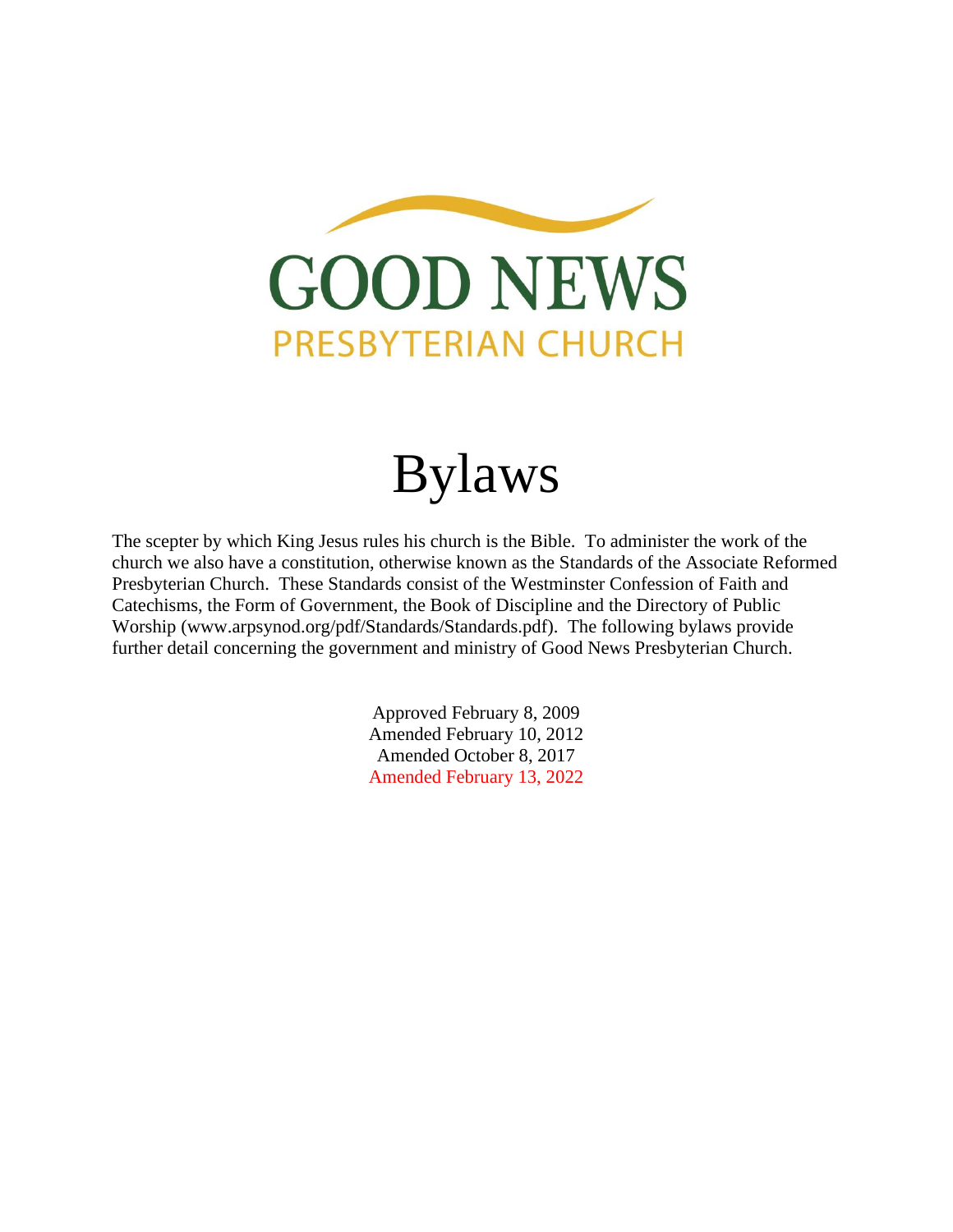# **BYLAWS OF GOOD NEWS PRESBYTERIAN CHURCH**

## **PREAMBLE**

Good News Presbyterian Church seeks to glorify God by proclaiming the gospel of Jesus Christ and equipping his people to worship, serve, and enjoy him forever. Recognizing the need for an orderly and well-defined procedure for administering the affairs of the congregation, we, the members of Good News Presbyterian Church of Frederick, Maryland, do hereby adopt these as our bylaws.

### **ARTICLE I - FORMATION**

Good News Presbyterian Church is a congregation of the General Synod of the Associate Reformed Presbyterian Church and is under the jurisdiction of the Northeast Presbytery. These bylaws seek to be in accordance with the Form of Government ("FOG") of the ARP Church (www.arpsynod.org/pdf/Standards/Form%20of%20Government.pdf). Should any provision of these bylaws be in conflict with the provisions of the FOG, the FOG shall prevail.

### **ARTICLE II - MEMBERSHIP**

Section 1. Members: A member of the church shall be defined as a person who is received into the church by the session, in accordance with Chapter 5 of the FOG. There are three categories of membership: (1) communicant, (2) non-communicant, and (3) associate.

Section 2. Communicant: A communicant member is one who has been baptized; has made public profession of faith in Jesus Christ as Lord and Savior; and has submitted to the ministry, governance, and discipline of the Church. Communicant members shall have the right to vote in congregational meetings (if at least 16-years-old) and hold church office (if at least 21-yearsold). Communicant members of shall have the right to receive the Lord's Supper and to present their children for baptism.

Section 3. Non-communicant: Non-communicant members are the baptized children of at least one communicant member. They are entitled to the ministry and governance of the Church with a view to their entering into communicant church membership. They may not vote in congregational meetings or receive the Lord's Supper.

Section 4. Associate: An associate member is one who temporarily dwells in the geographic area of the church but does not want to transfer membership from one's home church. An associate member shall have all the rights and obligations of a communicant member, except for voting in congregational meetings and holding church office.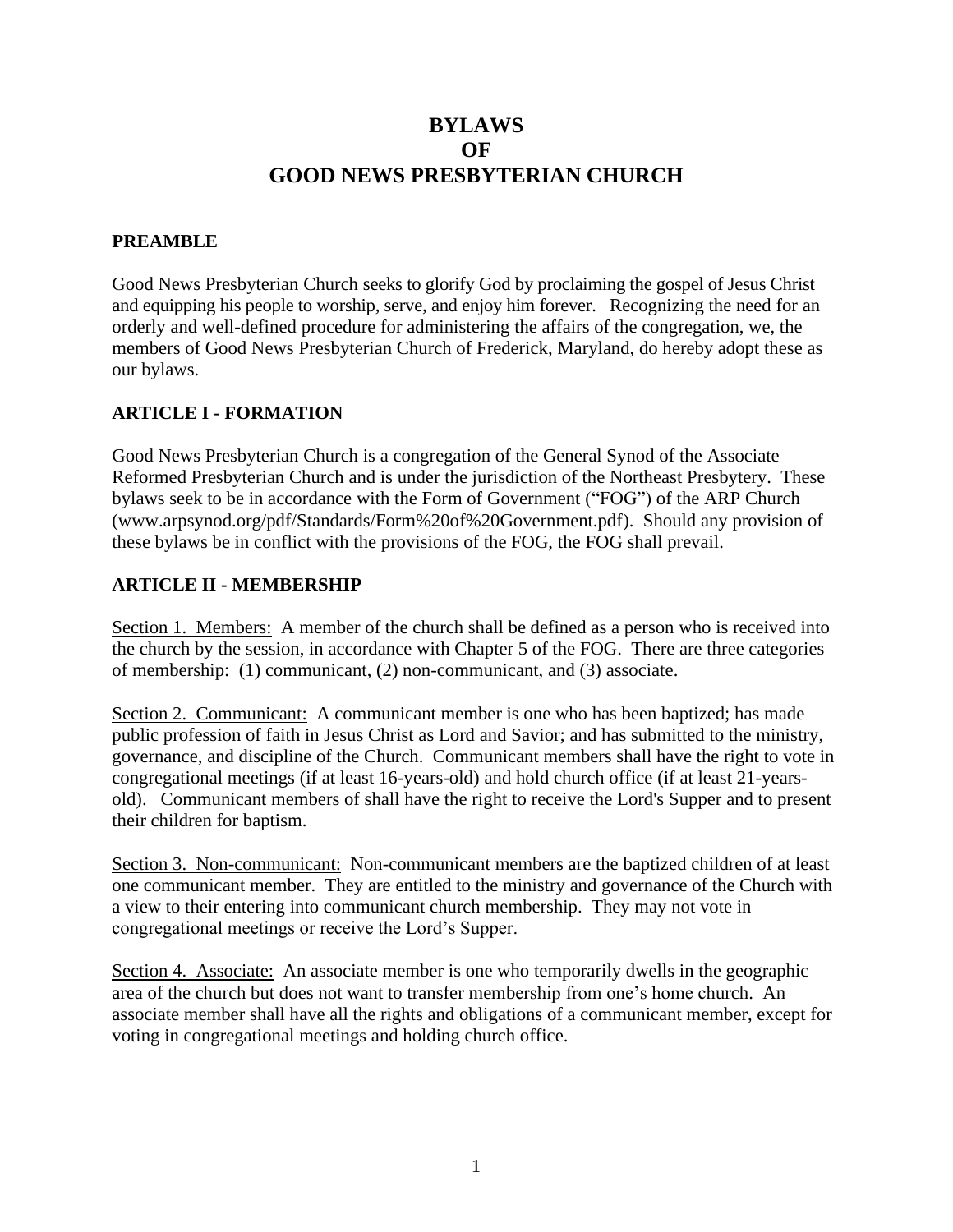Section 5. Application for Membership: In order to be received into membership (communicant or associate), a person should typically complete an appropriate membership course and be examined by the session in regard to their faith in Christ, as outlined in the FOG chapter V.

Section 6. Erasure: Erasure is the removal of the names of members from the church roll.

- a. It is presupposed that:
	- (1) A church member in good standing is always at liberty to have his membership transferred to another Bible teaching church.
	- (2) A church member who is under church discipline may not request to have his name erased from the church roll.
	- (3) A church member who forsakes the assembly of God's people in a Bible teaching church shall be warned that such negligence is a sin (Hebrews 10:25).
- b. For cases in which the procedure of restoration prescribed in Matthew 18:15-18 is not applicable, the names of members may be removed from the roll of the church by erasure according to the following provisions:
	- (1) **Administrative** When a member unites with a church of another denomination without a certificate of demission, the session may erase his name from the roll and record the circumstances in its minutes.
	- (2) **Disappearance** When a member cannot be found, the session may, after having made a diligent effort to locate this member, erase his name from the roll and record the circumstances in its minutes.
	- (3) **Irregular Dismissal** When a member desires dismissal to a church of which the session cannot approve as a church of biblical faith and practice, nor a church which will advance his spiritual interests, and he cannot be dissuaded, it shall grant him a certificate of standing, unless the session has instituted disciplinary action against him for some offense. On being informed that he has joined such a church the clerk shall erase his name from the roll and record the circumstances in its minutes. Erasure under these circumstances is a form of church discipline.
	- (4) **Withdrawal** When a member informs the session that he does not desire to remain in the fellowship of Good News Presbyterian Church (and does not transfer his membership to another Bible teaching church), and the efforts of the session to dissuade him from his course have failed, it shall erase his name from the roll and record the circumstances in its minutes, unless the session institutes or continues disciplinary action against him. Erasure under these circumstances is a form of discipline.
	- (5) **Absence** When a local member, without adequate reason, persists in attending a church of another denomination in preference to his own, or persistently and over an extended period of time, absents himself from the stated worship services of the church, his name may be erased from the roll according to the following procedures: he shall be earnestly and personally dealt with by the session. If this effort fails, he shall be notified (by letter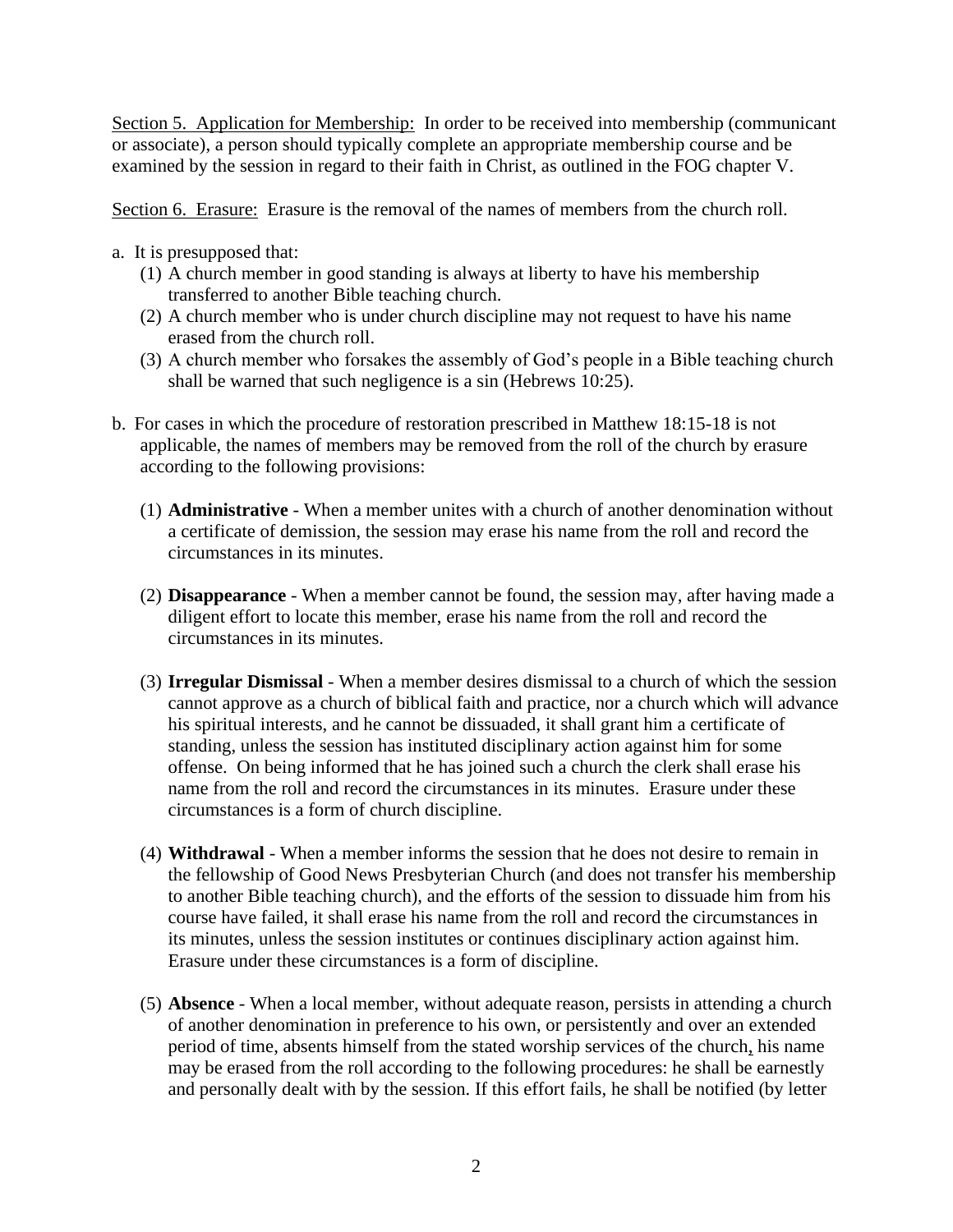and/or email) that at a meeting of the session not less than two months later his standing shall be reviewed. The session shall inform him of the time, date, and place of this meeting and invite him to show why his name should not be erased from the roll. If satisfactory reasons are not presented, the session shall erase his name from the roll, record the circumstances in its minutes, and send notification to him. Erasure under these circumstances is a form of discipline.

(6) **Non-communicant** - When a non-communicant member neglects the ongoing exhortation of the session to profess faith in Christ and rejects the covenantal responsibility of submission to home or church, the session may upon prior notification (by letter and/or email) erase his name from the roll.

Section 7. Membership Rolls: Membership rolls shall be maintained by the session in accordance with of the FOG (VI.E "Rolls of Church Members"). In addition, a roll shall be maintained of the unbaptized children of communicant members.

## **ARTICLE III - OFFICERS AND ELECTIONS**

Section 1. Officers: The officers of the congregation shall be the ruling elders in active service on the session, the deacons in active service on the diaconate, the trustees, and if the congregation chooses, the congregational chairman. They shall be communicant church members at least 21 years of age.

Section 2. Ruling Elders: Ruling elders, individually and jointly with the pastors, are to lead and shepherd the church (I Peter 5:1-3; Acts 20:17, 28-38). They oversee, care for, teach the Bible to, pray for, guide, correct, and guard the flock of God.

Section 3. Deacons: Deacons are servants (Acts 6:1-7). They are men (Acts 6:3; I Tim. 3:11-12,15) who carry on a ministry of mercy to those in distress or material need, oversee the church's property and financial affairs, and encourage stewardship among the members.

Section 4. Trustees: The trustees shall be 5 active or inactive elders or deacons who, on behalf of the church, hold title to all property belonging to the congregation. Any inactive elders or deacons who serve as trustees must be members in good standing. The trustees serve under the authority of the session. Trustees shall be eligible for re-election for to successive 3-year terms.

Section 5. Congregational Chairman: The congregation may choose to elect a congregational chairman from among the ruling elders. The congregational chairman presides over all congregational meetings in the absence of the pastor. His term of office begins on his election and shall be for one year. He shall be eligible to succeed himself for up to three 1-year terms.

Section 6. Nomination and Preparation of Elders and Deacons: The session shall serve as the nominating committee. Church members may submit officer nominations to the nominating committee. Before making a nomination, the nominator shall ask the potential nominee if (1) he believes he fulfills the scriptural qualifications; (2) he is willing to faithfully serve; (3) he can affirm the officer vows with a clear conscience.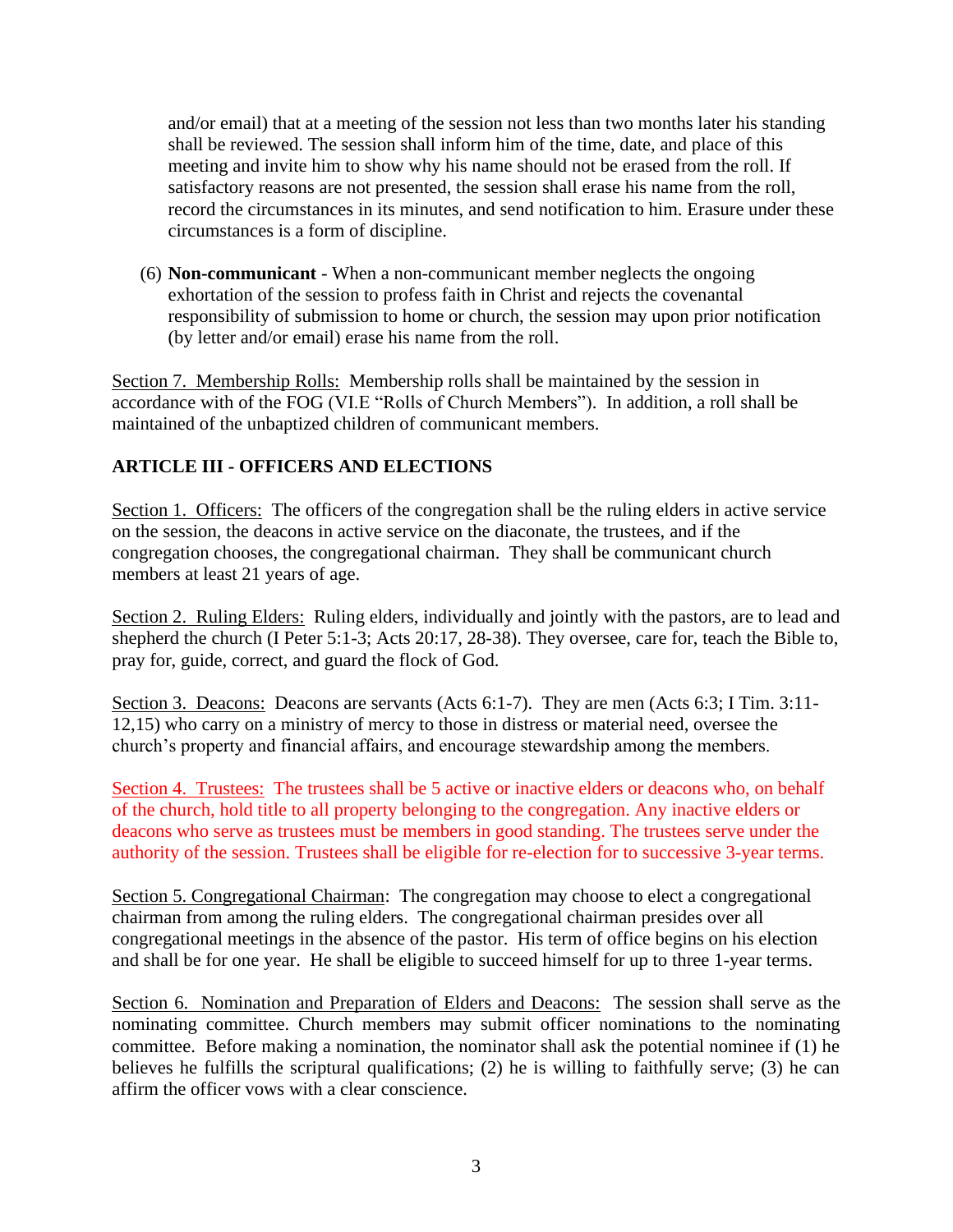The session shall examine nominees in doctrine and practice, including questions about their personal faith in Christ and devotional lives, their marital faithfulness and moral purity, their reasons for believing they are called to office, and their willingness to faithfully carry out the duties of office. Those nominees who pass the examination will be on the ballot at the congregational meeting held annually on the second Sunday in February.

At the time of the election, opportunity shall be given for additional nominations from the floor to be made by any member, provided that the nominee is present or has given prior consent. If nominations are made from the floor the session shall arrange for the instruction and examination of the nominees and the election shall be postponed to the following week.

Section 7. Election of Officers: Voting for ruling elders and deacons shall be by secret ballot. Two-thirds of the votes of active communicant members entitled to vote, present at the time of election, shall be required to elect.

Trustees and a congregational chairman may be elected by acclamation if the number of nominees is the same as the number to be elected; otherwise a plurality is sufficient for election.

Section 8. Vacancies: For good cause an officer may resign from office. A vacancy also occurs when an officer ceases to exercise the duties of his office (Book of Discipline, VIII.B.) or to be a member in good standing (FOG VI.E.1). Vacancies shall be filled at the annual congregational meeting.

Section 9. Installation of Officers: The terms of officers shall begin with their installation and conclude when their successors are installed, ordinarily on a Lord's Day in February. No member shall serve on the session and diaconate at the same time. Elders may serve on the diaconate and deacons on the session at the expiration of their terms without the lapse of one year. Trustees and the congregational treasurer may serve in another office concurrently.

## **ARTICLE IV - PASTORS**

Section 1. Pastoral Responsibilities: It is the charge of the pastor (teaching elder) to feed and tend the flock as Christ's minister and with the other elders to lead them in service for the sake of Christ.

The pastor shall pray for and with his people; read the Scriptures; preach the Word; teach, reprove, exhort and comfort; administer the sacraments; pronounce the blessings of God upon the people; officiate at weddings and funerals; preside over the session with the full right to vote; and serve with the ruling elders in all matters pertaining to the government, discipline, worship, and education of the congregation. He shall serve as an advisory member on all committees in the congregation. The pastor shall also serve, with ruling elders in the higher courts of the church.

The pastor shall visit, counsel, pray for, and be available to members of the congregation. He shall visit the sick, afflicted, and aged. He, like all officers, shall admonish those who are guilty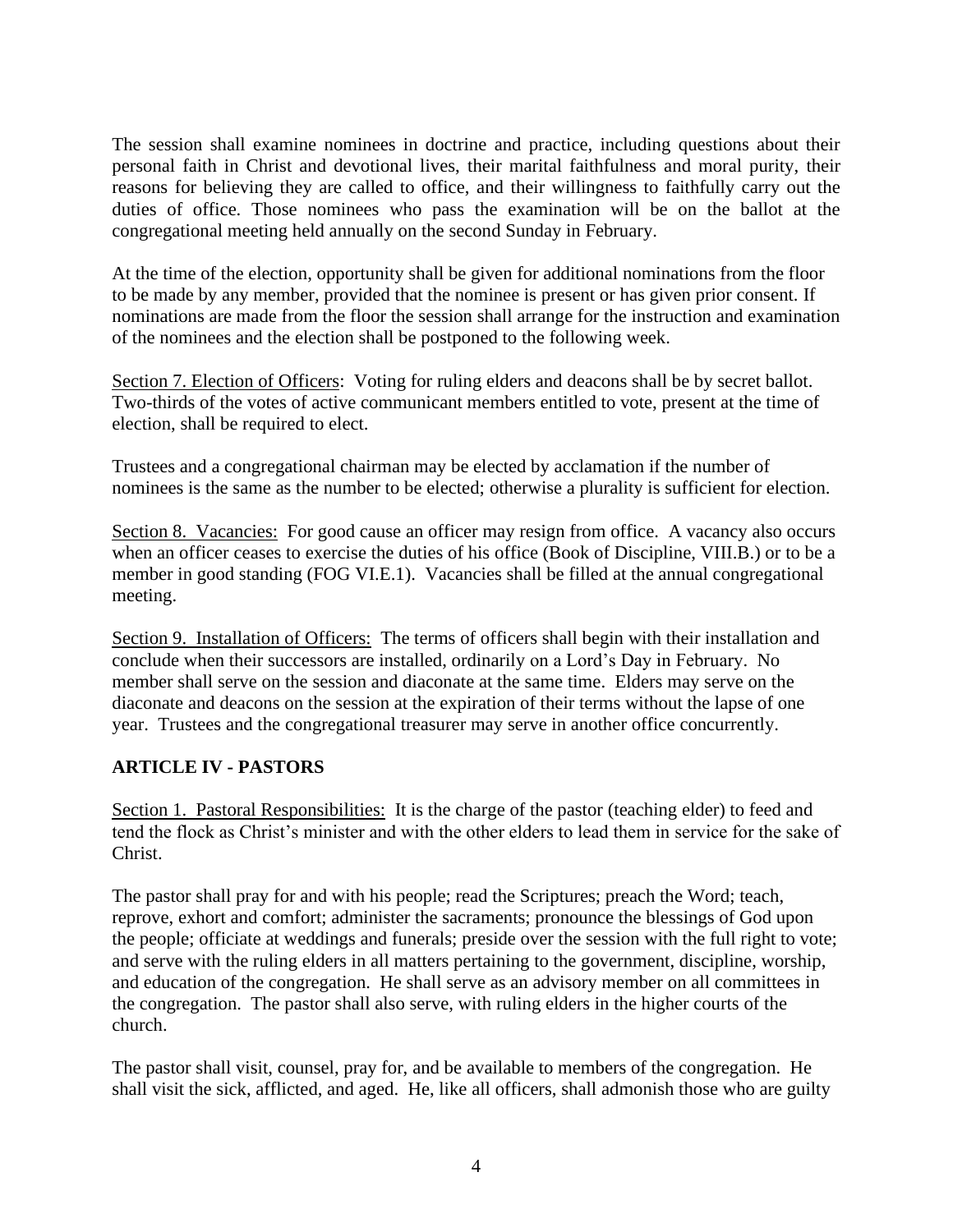of conduct unbecoming to their profession or who are indifferent to their religious duties. In carrying out his many responsibilities, he shall give priority to prayer and the ministry of the Word (Acts 6:4), preparing God's people for works of service (Eph. 4:11-12).

Section 2. Associate Pastors: The terms of the call for an associate pastor shall specify the particular function which he is to fulfill in the congregation. His work shall be under the supervision of the pastor and the session. (FOG, X.E.3)

Section 3. Election and Dissolution: The pastor (and associate pastors) shall be called and elected by the congregation in accordance with the FOG (X.E). The call and election shall also be guided by the Manual of Procedure of the Northeast Presbytery.

The dissolution of a pastoral relationship shall be by action of the presbytery. Such action may be initiated by the pastor, the congregation, or the presbytery in accordance with the FOG (X.F. "Procedure for the Dissolution of Pastoral Relationships"), and the Manual of Procedure of the Northeast Presbytery.

## **ARTICLE V - THE SESSION**

Section 1. Purpose: The Session is the governing body of the church and consists of its ruling and teaching elders. The Session shall have the power and the authority to make rules that are consistent with Scripture, the FOG, and these bylaws. The session is charged with the spiritual oversight and government of the church, subject to the Northeast Presbytery and "shall have as its primary responsibility the initiation, planning, organization and administration of programs designed to enable the church to carry on the mission of God in Christ's church by word and deed in the community and also in the Presbytery, the General Synod and the whole world" (FOG XI.B.1).

Section 2. The Permanency of the Office: The number of ruling elders shall remain unfixed. The office of elder is permanent. In order to provide officers respite, an elder may take a sabbatical, having consulted with the session. These elders will continue to carry out their primary responsibility of shepherding the members of the church, but will not have a vote on sessional matters.

An officer may resign from office at any time, having consulted with the session.

Any ruling elder who has served the church faithfully but whose ability to render active service is limited because of age, physical ability, or other cause, may be elected Ruling Elder Emeritus. Such election shall be by the action of the congregation upon condition that the said officer is willing to accept this title as one of honor (FOG IX.B.5). Elders Emeritus may attend session meetings but may not vote.

Each November elders and deacons shall undergo a review by the session of their fitness to continue in office in regard to the following:

a. Their faithfulness in carrying out their ordination vows.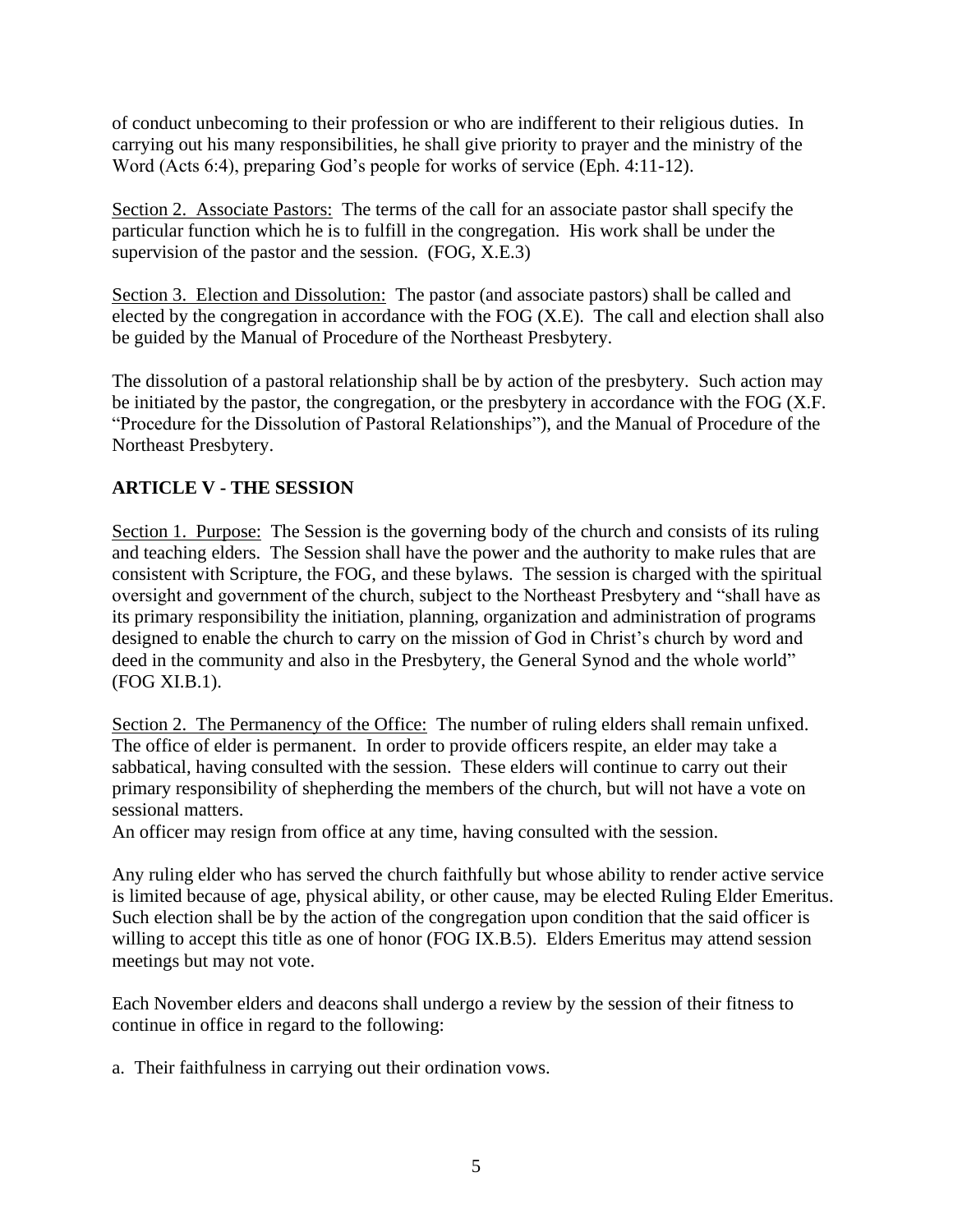- i. Do you believe in one God—Father, Son and Holy Spirit—and do you confess anew the Lord Jesus Christ as your Saviour and Lord, and acknowledge Him Head over all things for the Church, which is His Body?
- ii. Do you reaffirm your belief in the Scriptures of the Old and New Testaments as the Word of the living God, the only perfect rule of faith and practice, to which nothing is to be added and from which nothing is to be taken at any time or upon any pretext?
- iii. Do you accept the doctrines of this Church, contained in the Westminster Confession of Faith and Catechisms, as founded on the Word of God and as the expression of your own faith and do you resolve to adhere thereto?
- iv. Do you accept the government, discipline, and worship of the Associate Reformed Presbyterian Church?
- v. Do you accept the office of ruling elder (deacon) in this congregation; and do you promise to perform faithfully all the duties of the office; and do you promise to endeavor by the grace of God to live your life in Christian witness before the church and in the world?
- vi. Do you promise to submit in the spirit of love to the authority of the session and to the higher courts of the Church?
- vii. Do you promise in all things to promote the unity, peace, purity, and prosperity of the church?
- b. Their maintaining the character qualities for church office as summarized in I Timothy 3 and Titus 1.

Section 3. Powers and Responsibilities: The session has power to decide who shall be members of the church and receive them as members; to inquire into the knowledge and Christian conduct of members; to admonish, rebuke, suspend, or remove from membership those found delinquent; to transfer members to other churches; to exercise authority over the worship of the congregation, including the worship music, and over the uses to which the church building and properties may be put; to supervise Christian education for all ages; to supervise the work of the diaconate, the board of trustees, and all other groups in the congregation, and may void or amend any of their actions or return them for further consideration; to instruct, examine, ordain, and install ruling elders-elect and deacons-elect; to establish such committees as it deems necessary for the work of the congregation; to select from among the ruling elders representatives to the presbytery and General Synod; to approve the congregational budgets and other important financial decisions before presentation to the congregation for adoption; to authorize special offerings for congregational causes and all general collections; to perform these and other functions in maintaining good order and promoting the edification and growth of the church in accordance with the applicable provisions of the FOG including the assumption of shepherding and spiritual oversight of the church.

Section 4. Moderator: The pastor, by virtue of his office, shall be the moderator of the session. The moderator shall, when present, preside at all meetings of the session and shall conduct such meetings so as to facilitate free and respectful debate and decision making.

Section 5. Vice Moderator: The session shall appoint a vice moderator who may perform, in good faith, the moderator's duties if the moderator is absent or is unable or refuses to act, and if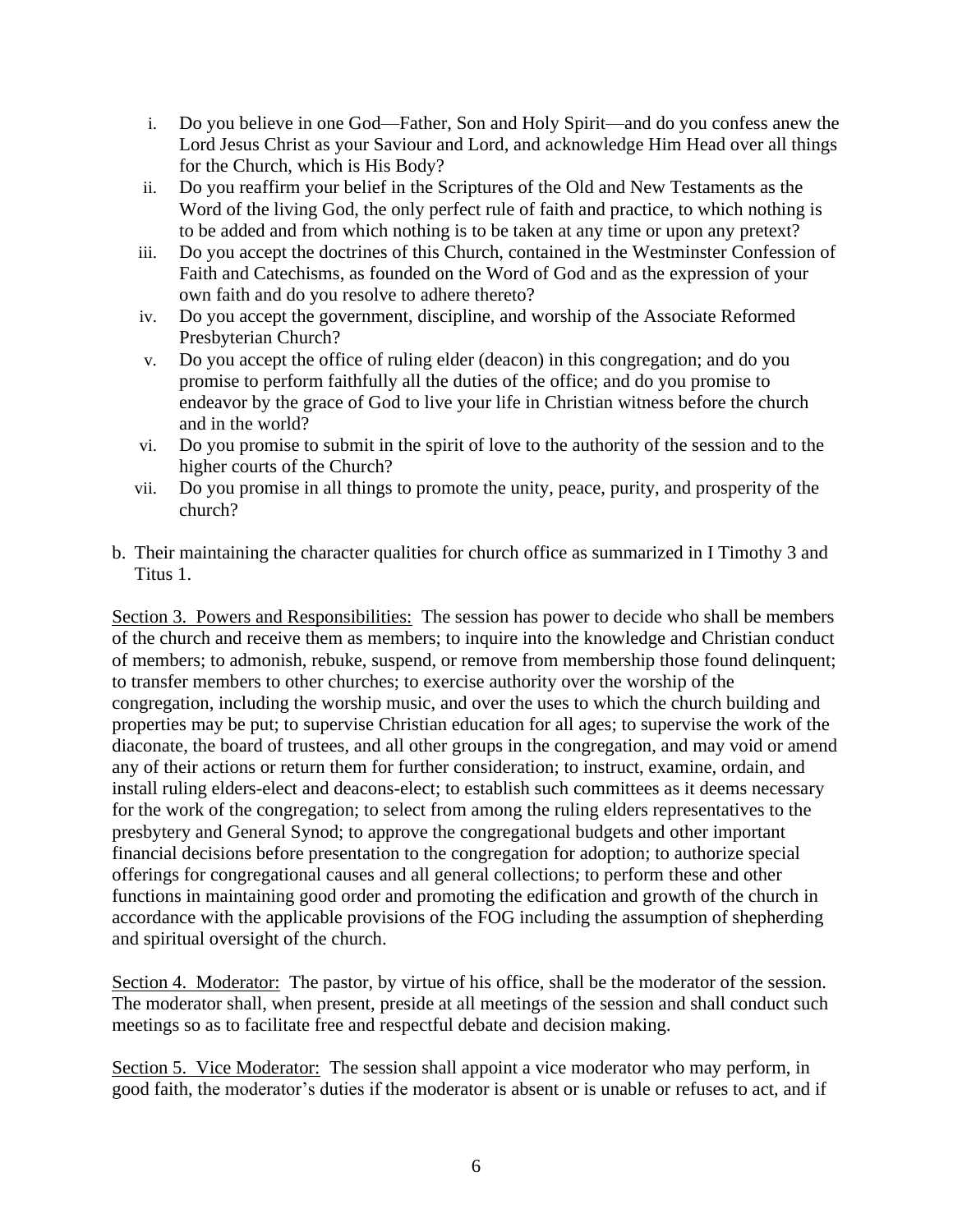any emergency arises requiring immediate action. Associate pastors may substitute for the pastor as moderator of the session at the discretion of the pastor and the session. An associate pastor or vice moderator shall have all the powers of, and be subject to all the restrictions upon, the moderator.

Section 6. Clerk of Session: The clerk of session shall, in good faith, keep accurate minutes of the meetings of the session and of the proceedings of all congregational meetings, record same in a suitable well-bound book, and see that meetings of the congregation are called and announced as herein provided. The clerk shall notify in writing all persons elected at the annual meeting or a special meeting called for this purpose and shall instruct them of any action of the congregation affecting the administration of their duties. The clerk shall oversee the maintenance of the roll of all members of the congregation in good standing as determined by the session and such other rolls as may be required. The clerk shall furnish the nominating committee the names of all officers, the names of those whose terms are expiring and information as to their eligibility for re-election or for another office. The clerk shall be custodian of the records of the session and the annual reports and shall provide such reports and records as required by Presbytery. The session shall elect its clerk annually from among its members.

Section 7. Meetings: The session shall meet at least monthly and shall convene at the call of the moderator, or at the request of two ruling elders, or at the request of the presbytery. Either oral or written notice, including the date, time and place of a meeting, shall be given at least two days before a meeting.

Section 8. Quorum: The session may conduct the business of a meeting when a quorum of ruling elders in active service is present. The session shall determine the number of its members necessary for a quorum, provided such a quorum be not less than a pastor and two ruling elders, or three ruling elders if the church is currently without a pastor.

# **ARTICLE VI - THE DIACONATE**

Section 1. Organization: The diaconate shall consist of the deacons in active service with the pastor(s) and congregational treasurer serving as advisory members. The deacons shall annually elect a chairman, vice chairman, and secretary. They may appoint sub-committees, as needed, which may include other members of the congregation. The diaconate shall determine the number of members necessary for a quorum and shall institute rules of procedure in accordance with good business practice and accountability.

Section 2. The Permanency of the Office: The number of deacons shall remain unfixed. The office of deacon is permanent. In order to provide officers respite, a deacon may take a sabbatical, having consulted with the session. These deacons will continue to carry out their primary responsibility of shepherding the members of the church, but will not have a vote on diaconal matters.

An officer may resign from office at any time, having consulted with the session.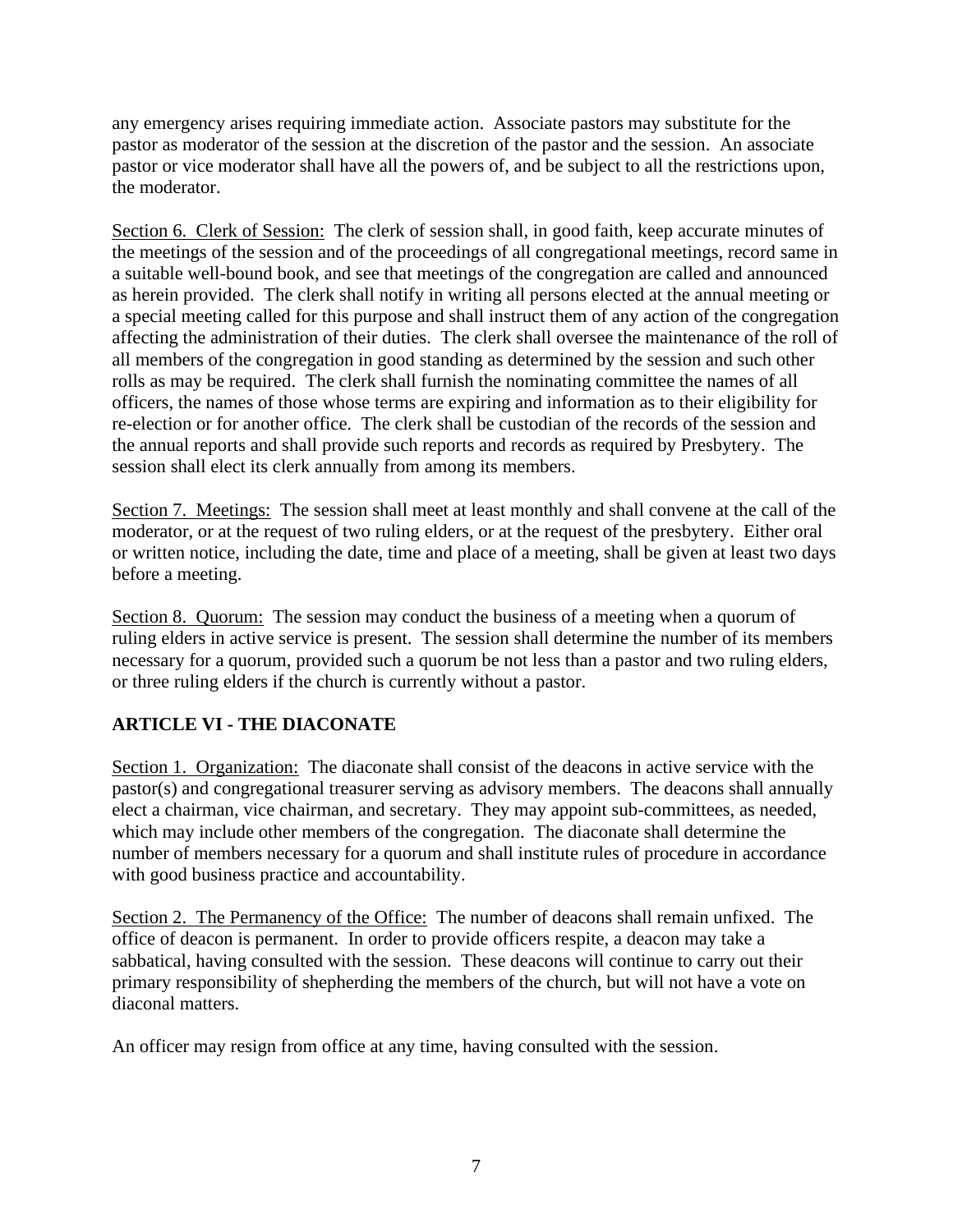Any deacon who has served the church faithfully but whose ability to render active service is limited because of age, physical ability, or other cause, may be elected Deacon Emeritus. Such election shall be by the action of the congregation upon condition that the said officer is willing to accept this title as one of honor (FOG IX.B.5). Deacons Emeritus may attend session meetings but may not vote.

Each November elders and deacons shall undergo a review by the session of their fitness to continue in office in regard to the following:

- a. Their faithfulness in carrying out their ordination vows.
	- i. Do you believe in one God—Father, Son and Holy Spirit—and do you confess anew the Lord Jesus Christ as your Saviour and Lord, and acknowledge Him Head over all things for the Church, which is His Body?
	- ii. Do you reaffirm your belief in the Scriptures of the Old and New Testaments as the Word of the living God, the only perfect rule of faith and practice, to which nothing is to be added and from which nothing is to be taken at any time or upon any pretext?
	- iii. Do you accept the doctrines of this Church, contained in the Westminster Confession of Faith and Catechisms, as founded on the Word of God and as the expression of your own faith and do you resolve to adhere thereto?
	- iv. Do you accept the government, discipline, and worship of the Associate Reformed Presbyterian Church?
	- v. Do you accept the office of ruling deacon in this congregation; and do you promise to perform faithfully all the duties of the office; and do you promise to endeavor by the grace of God to live your life in Christian witness before the church and in the world?
	- vi. Do you promise to submit in the spirit of love to the authority of the session and to the higher courts of the Church?
	- vii. Do you promise in all things to promote the unity, peace, purity, and prosperity of the church?
- b. Their maintaining the character qualities for church office as summarized in I Timothy 3 and Titus 1.

Section 3. Meetings: The diaconate shall meet at least monthly and shall convene at the call of the pastor, the session, the diaconate chairman, or at the request of two deacons. Either oral or written notice, including the date, time and place of a meeting, shall be given at least two days before a meeting.

Section 4. Duties and Responsibilities: "The office of deacon as set forth in Scripture is one of sympathy and service after the example of Christ." "The Diaconate shall be responsible for the congregation's ministry to those in material need or distress" (FOG, VII). To serve in the community the diaconate may coordinate its services with those of local social agencies. It shall administer benevolent funds.

The diaconate "shall also encourage practice of total stewardship among the members of the congregation. It shall plan, in collaboration with the session, the causes toward which the offerings of the congregation shall be directed; devise effective methods of securing and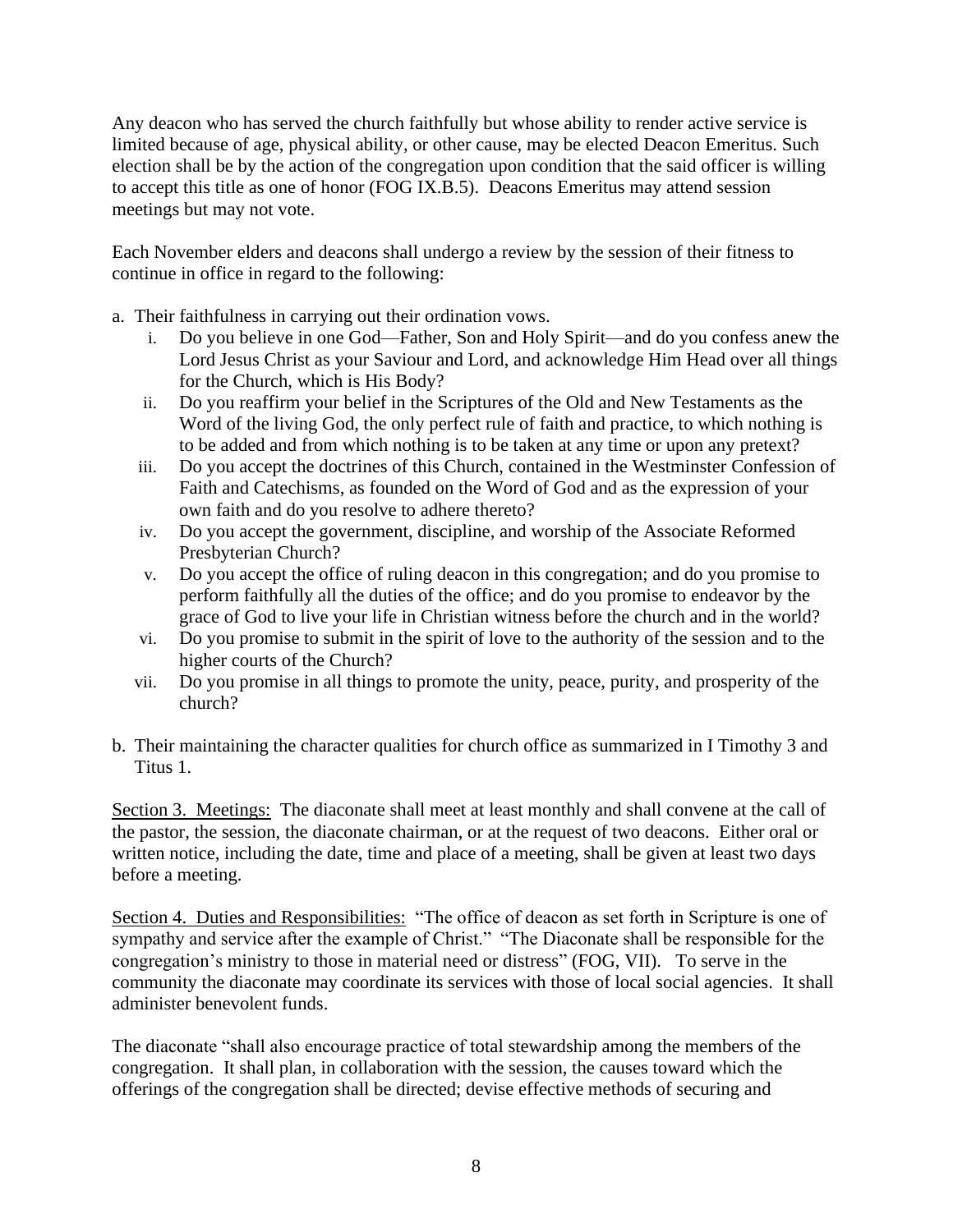receiving those offerings; secure and receive special offerings as directed by the session and the higher courts of the church; and see that all offerings are properly distributed. It shall have the care of the general property of the congregation, both real and personal" (FOG, VII). The diaconate in coordination with the session and trustees, shall negotiate buying, selling and leasing of church property, including an accounting accuracy check on settlement documents where applicable.

Other duties and responsibilities may be assigned by the session or the congregation.

# **ARTICLE VII - BOARD OF TRUSTEES**

Section 1. Organization: The trustees are empowered to act in all proper ways for the church according to the doctrine, custom and usage of the Associate Reformed Presbyterian Church and shall be duly elected by the members of the church to hold office according to law and the custom and usage of the Associate Reformed Presbyterian Church as prescribed in its Form of Government. The church, therefore, shall be represented in all legal matters by a board of trustees, which shall organize soon after each annual installation of officers by electing a president, a vice president, and a secretary, who shall also be the officers of the corporation. The board of trustees shall determine the number of members necessary for a quorum and adopt such rules as may be deemed necessary.

Section 2. Terms of Office: The trustees shall be divided as nearly as possible into three equal classes, one class of whom shall be elected each year at the annual congregational meeting by the members of the congregation for a term of three years.

Section 3. Meetings: Meetings shall be called by the chairman or by the session.

Section 4. Duties and Responsibilities: The trustees, as officers and representatives of the church, shall sign and seal legal documents associated with purchasing, selling, leasing or mortgaging property for the church. Important legal papers shall be held in a safety deposit box in a bank. The trustees are under the authority of the session and their powers and duties shall not infringe upon the powers and duties of the session and diaconate.

Section 5. Secretary of the Board of Trustees: It shall be the duty of the secretary of the board of trustees to keep accurate minutes of all meetings of the trustees, to record said minutes in a well-bound book to be submitted to and reviewed by the session. The secretary shall be custodian of all valuable papers such as deeds, vehicle titles, insurance policies, annual reports, records, papers of historical interest, and papers ordered to be placed on file by the church and shall deliver the same to the succeeding secretary.

# **ARTICLE VIII- COMMITTEES**

Section 1. Nominating Committee for Pastor: When required, the session shall call a congregational meeting for the purpose of electing a nominating committee for pastor. The session shall make suggestions as to the size and composition of the committee, and the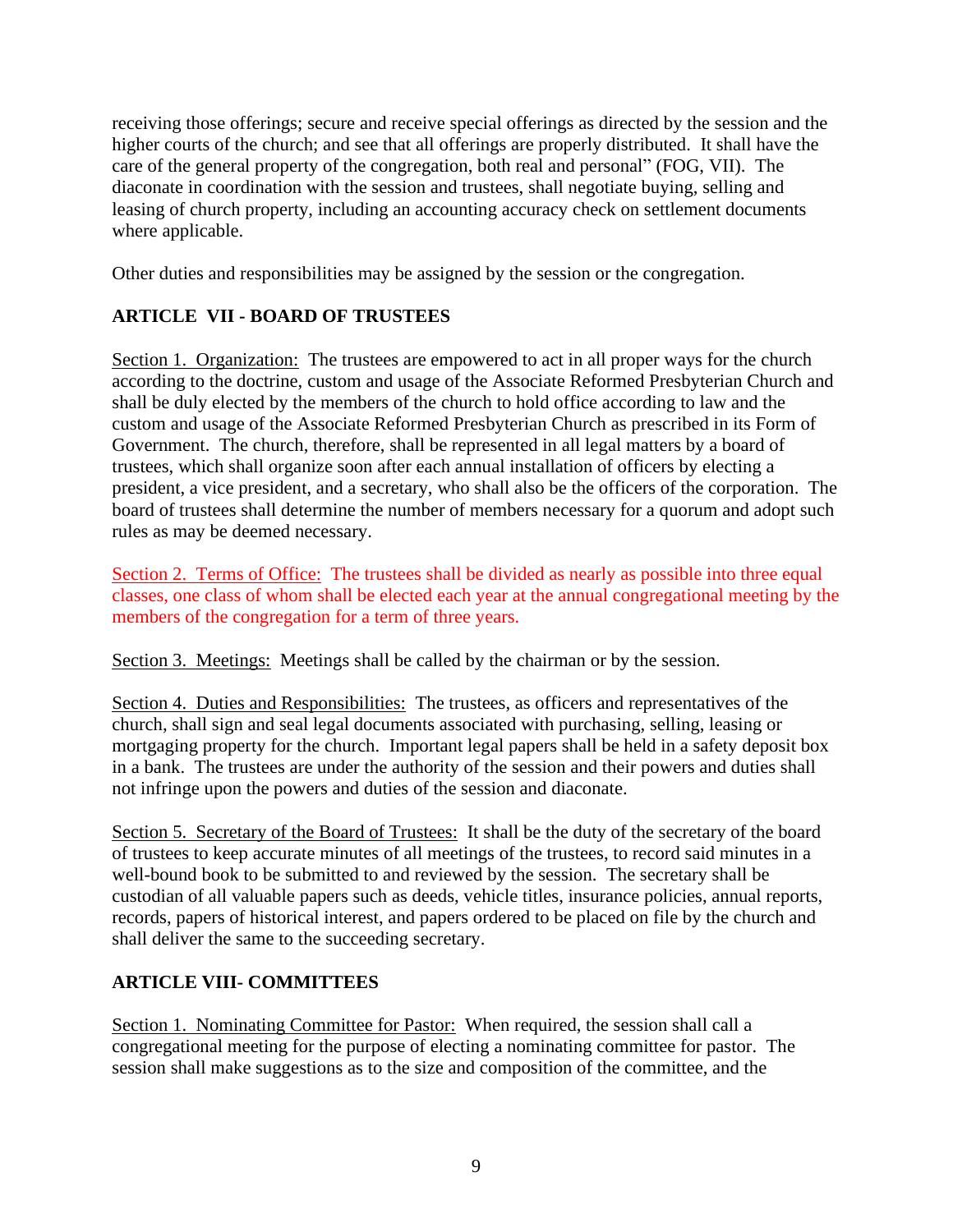procedure to be followed. After acting on these suggestions, the congregation shall proceed with the election of the committee.

Section 2. Nominating Committee for Officers: The session shall serve as the nominating committee for church officers. This committee shall proceed to determine the qualifications and availability of its proposed nominees for the respective offices to be filled.

Prior to the annual congregational meeting, the nominating committee shall submit to the congregation a list containing names for the offices to be filled.

Section 3. Financial Review Committee: A financial review committee of at least two members, appointed by the deacons, shall perform such reviews, tests, and examinations of each year's financial records of the church as shall be determined necessary by the session. Such work should generally include review of a sample of disbursements for authorization and support, and reconciliation of significant bank and investment accounts to the records of the financial institution. The results of such procedures shall be reported to the congregation at the annual congregational meeting. Alternatively, the diaconate may meet the requirements of this provision by engaging the services of a third party (i.e. a nonmember of the congregation) to perform such agreed upon procedures. In such case, a financial review committee shall not be appointed.

Section 4. Other Committees: Other standing committees (e.g. missions, Christian education) and special committees with limited tasks may be appointed by the session, the diaconate, and/or the congregation. The pastor(s) shall be an ex-officio member of all such committees.

# **ARTICLE IX - FINANCES**

Section 1. Offerings: The work and mission of the congregation shall be supported by the voluntary contributions of its members and friends. Giving in proportion to income is set forth in Scripture (I Corinthians 16:2) and giving no less than a tithe is commended. Annual reports of contributions from each contributor shall be provided to them by the church treasurer.

Because the church and its outreach should be financed by tithes and offerings given as an act of worship, the church shall not sponsor sales or fundraising programs (though church members may privately do so). There shall be no general or special collections without approval of the session.

Section 2. Budget: The deacons shall draft a budget annually, taking into consideration submissions by the members and various committees of the church. The deacons will then meet with the session for discussion, suggestions and amendments. The amended budget shall be submitted to the session for revision and/or approval, and then presented to the congregation for adoption at the annual congregational meeting.

Adjustments to the approved budget may be made as necessary by the session after consultation with the diaconate or by the diaconate with the approval of the session.

#### Section 3. Congregational Treasurer and Assistant Treasurer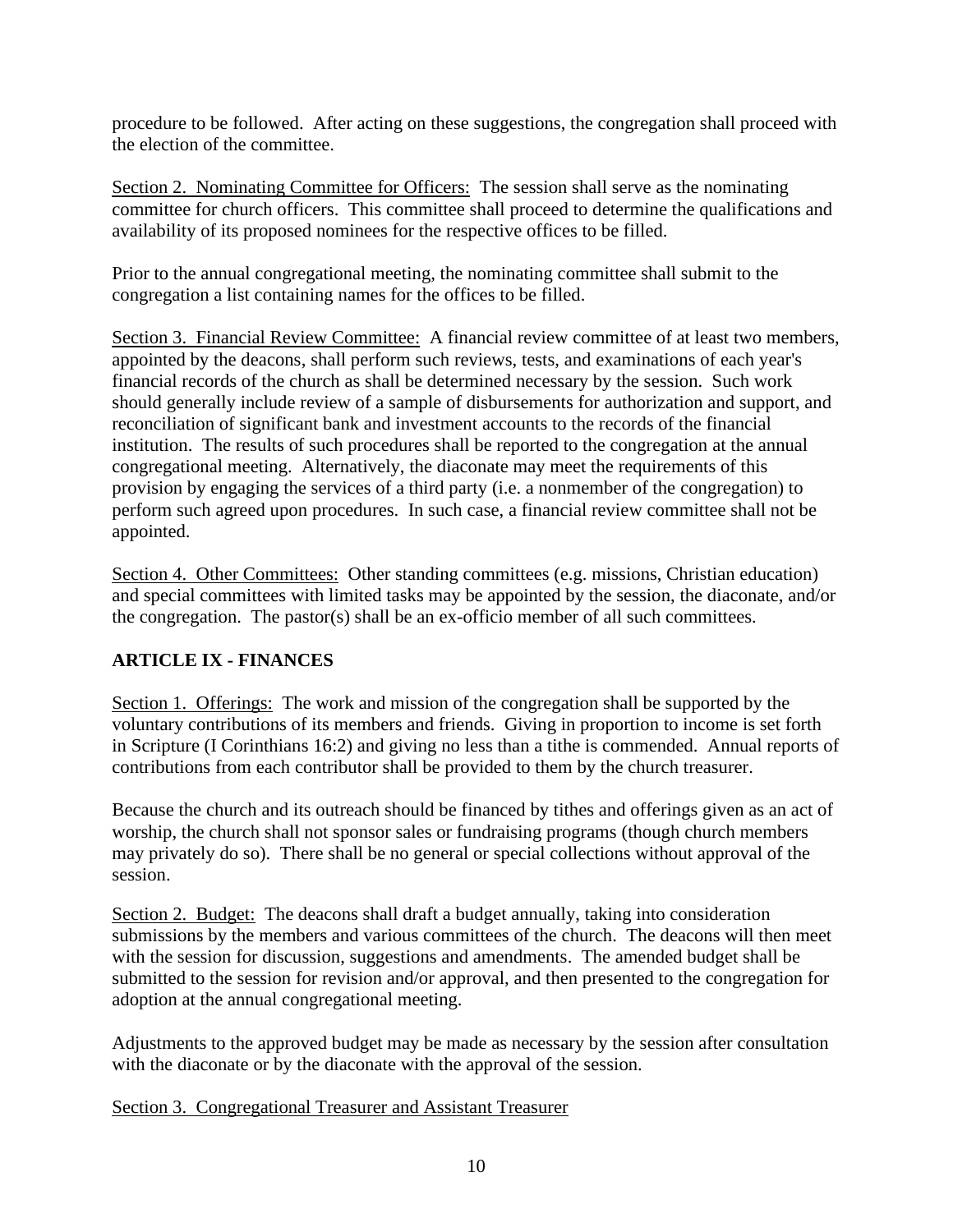- a. Duties: The treasurer shall be responsible for administering the funds and finances of the church. The treasurer shall keep an accurate accounting of all receipts and expenditures; shall be responsible to the diaconate; and shall be an advisory member of the diaconate. A monthly financial report shall be furnished for inclusion in the minutes of the diaconate. The assistant treasurer shall work with and under the treasurer.
- b. Nomination and Election: Church members may submit to the nominating committee nominations of church members for the positions of treasurer and assistant treasurer. Nominations may also be made from the floor at the annual congregational meeting. The treasurer and assistant treasurer shall be elected each year at the annual congregational meeting for a term of one year and shall be eligible for re-election for up to two additional successive terms. After three successive terms the treasurer and assistant treasurer shall be ineligible to hold these positions for one year.

The treasurer and assistant treasurer may be elected by acclamation if the number of nominees is the same as the number to be elected; otherwise a plurality is sufficient for election.

c. Safeguards: Before assuming office, the deacons shall commission a background check and credit check on the treasurer-elect and assistant treasurer-elect. The treasurer, assistant treasurer, and deacon charged with immediate oversight of the treasurer and books shall have no conflict of interest, such as familial relations.

# **ARTICLE X - PASTORAL CARE AND MINISTRY**

Section 1. Biblical Counseling: The church encourages its members to follow the teaching of the Bible in confessing their sins to and in seeking counsel from one another, and especially from our pastoral counselors.

The church's counseling shall be based on scriptural principles rather than on principles derived from secular psychology or psychiatry. Neither pastoral nor lay counselors in this church are trained or licensed as psychotherapists or mental health professionals, nor should they be expected to follow the methods of such specialists.

Although some members of the church work in professional fields outside the church, when serving as pastoral or lay counselors within the church, they do not provide the same kind of professional advice and services that they do outside the church. Members who have significant legal, financial, medical, or other technical questions should seek advice from independent professionals. Our pastoral or lay counselors shall be available to cooperate with such advisors and also to help members consider outside advisors recommendations in the light of relevant scriptural principles.

Section 2. Confidentiality: All members are expected to guard any personal and private information that others reveal to them, to refrain from gossip and respect the confidence of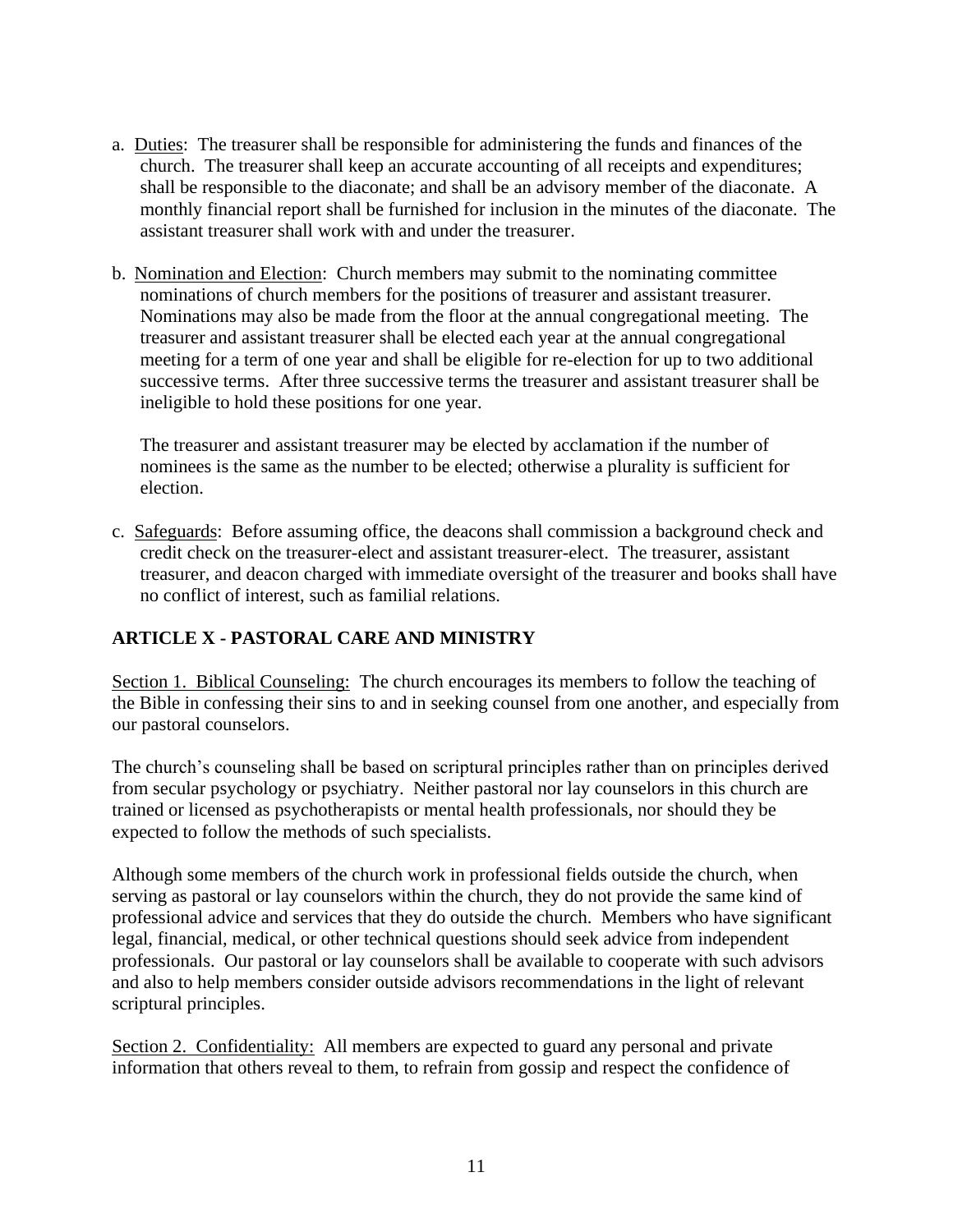others. Our pastors, elders and deacons shall carefully protect all information that they receive through pastoral counseling.

Although confidentiality is to be respected, there are times when it is appropriate and biblically necessary to reveal certain information to others. Pastors, elders or deacons of this church may disclose confidential information to appropriate people in the following circumstances:

a. When a pastor, elder or deacon is uncertain how to counsel a person about a particular problem and needs to seek advice from other pastors or elders in this church, or, if the person attends another church, from the pastors or elders of that church.

b. When the person who disclosed the information, or any other person, is deemed to be acting illegally or in imminent danger of serious harm unless others intervene.

c. When a person refuses to repent of sin and it becomes necessary in the judgment of the pastor or elder to institute disciplinary proceedings, or to seek the assistance of individuals or agencies outside this church.

d. When reporting is required by law (e.g., suspected child abuse).

The pastors, elders or deacons may, but need not, provide those counseled with written notice of these confidentiality provisions, but these provisions shall be in effect regardless of whether such notice is given.

Section 3. Conflict Resolution: This church is committed to resolving in a biblical manner all disputes that may arise within our church body. This commitment is based upon God's command that Christians should strive earnestly to live at peace with one another and that when disputes arise, Christians should resolve them according to the principles set forth in the Bible (e.g., Matthew 18:15-17; Galatians 6:1-2), including the principle that believers should not sue one another (1 Cor. 6:1-11). We believe that these commands and principles are obligatory on all Christians and absolutely essential for the well-being and work of the church. Therefore, any and all disputes among members in this church shall be resolved according to biblical principles.

When a member of this church has a conflict with or is concerned about the behavior of another member (regardless of whether the matter would be considered an "offense" as defined in the Book of Discipline), that member shall attempt to resolve the matter in the manner set forth in the Book of Discipline and these bylaws. In the event that the conflict cannot be resolved or the behavior corrected, the conflict shall be resolved within the church courts, as set forth in the Book of Discipline. The session may, at its discretion, recommend a mediation service or arbitration, or may be willing to assist in said mediation or arbitration.

Section 4. Children's Workers: Those who serve in the nursery and regularly work in the youth ministry of this church shall undergo a criminal background check.

Section 5. Church Discipline: Church discipline shall be carried out according to the Book of Discipline in the Standards of the Associate Reformed Presbyterian Church.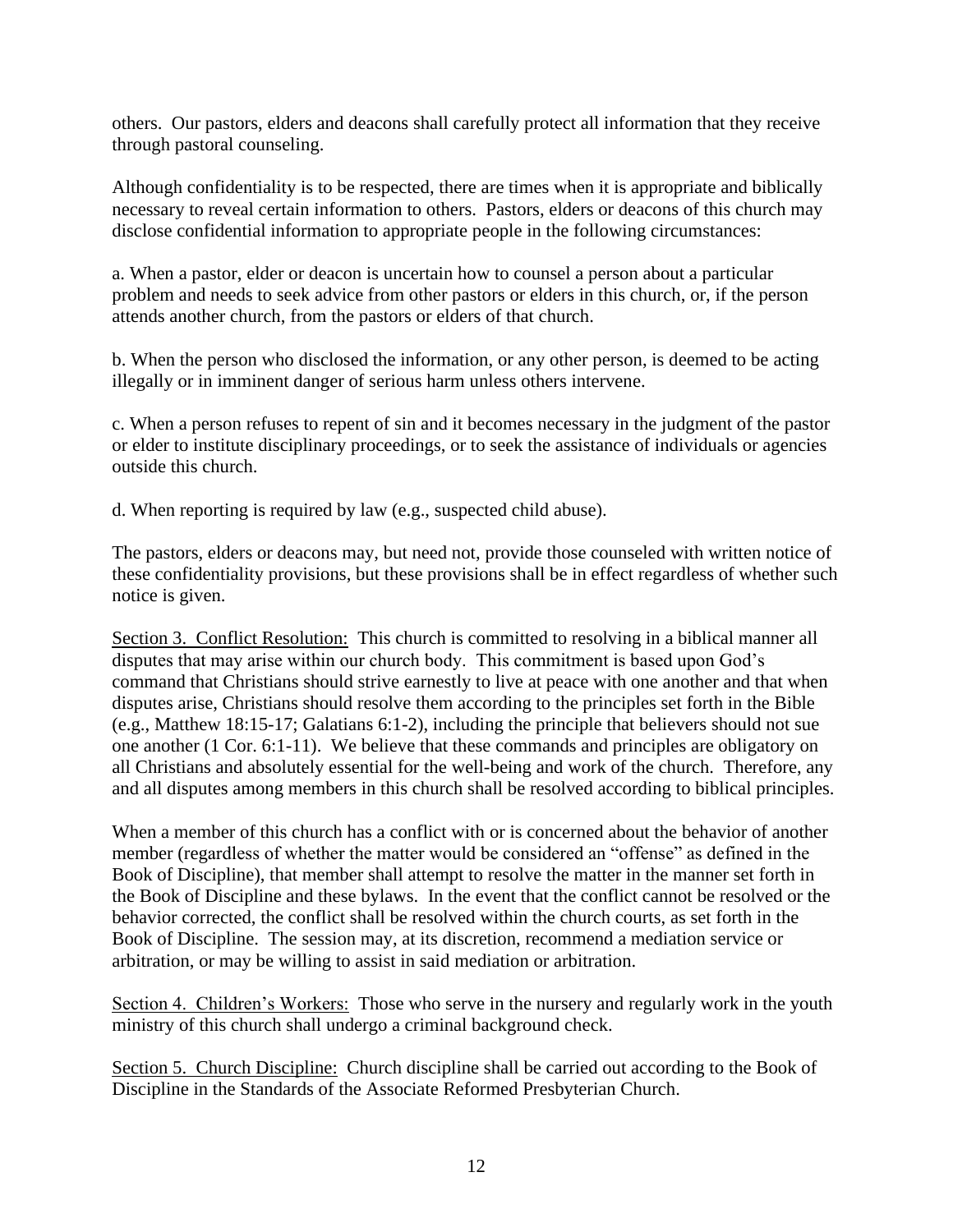# **ARTICLE XI – TEACHERS**

Section 1. Qualifications: Only communicant church members and associate church members skilled in teaching may serve as regular teachers in the church.

Section 2. Examination: All teachers must be examined by the session or representatives of the session to confirm that they accept the doctrines of the Associate Reformed Presbyterian Church, contained in the Westminster Confession of Faith and Catechisms, as founded on the Word of God and the expression of their own faith. Prospective teachers shall disclose any exceptions they take to the Westminster Confession of Faith. The session shall determine whether or not such exceptions are substantial enough to disqualify them from teaching in this church.

# **ARTICLE XII - ANNUAL REPORTS**

Annual written reports shall be made by the session, diaconate, board of trustees, congregational treasurer, and all organizations of the Church. The reports will be distributed with the proposed budget in advance of the annual congregational meeting each year. The session shall set the standards and requirements for the reports so they have historical, operational, and informational value.

## **ARTICLE XIII - CONGREGATIONAL MEETINGS**

Section 1. Annual Meetings: Unless otherwise scheduled by the session, the annual meeting of the congregation shall be held on the second Sunday of February after the morning worship service. At the annual meeting the voting members shall elect ruling elders, deacons, a congregational treasurer and assistant treasurer, and trustees; adopt an annual budget; and transact any other business as may come before the meeting.

Section 2. Special Meetings: The session or the presbytery may call special meetings of the congregation. Notice of all called meetings must state the purpose of the meeting and only business so stated shall be transacted.

Section 3. Notice of all congregational meetings shall be given at least seven days beforehand at the morning worship services. The notice shall specify the time, date, place, and the principal items of business.

Notice of the annual meeting, or called meetings shall be mailed to member households at least 10 days before the meeting. Announcement shall be made of the meeting in the church bulletin or the church newsletter, on each of the three Sundays prior to the meeting. The proposed budget, annual report, and/or report of the nominating committee shall be made available to the congregation in the church building at least one week in advance of the meeting. Copies will be sent to members when requested by them.

Section 4. Officers: At congregational meetings, other than meetings called by the presbytery or for the election of a pastor, the pastor shall preside as moderator, and the clerk of session shall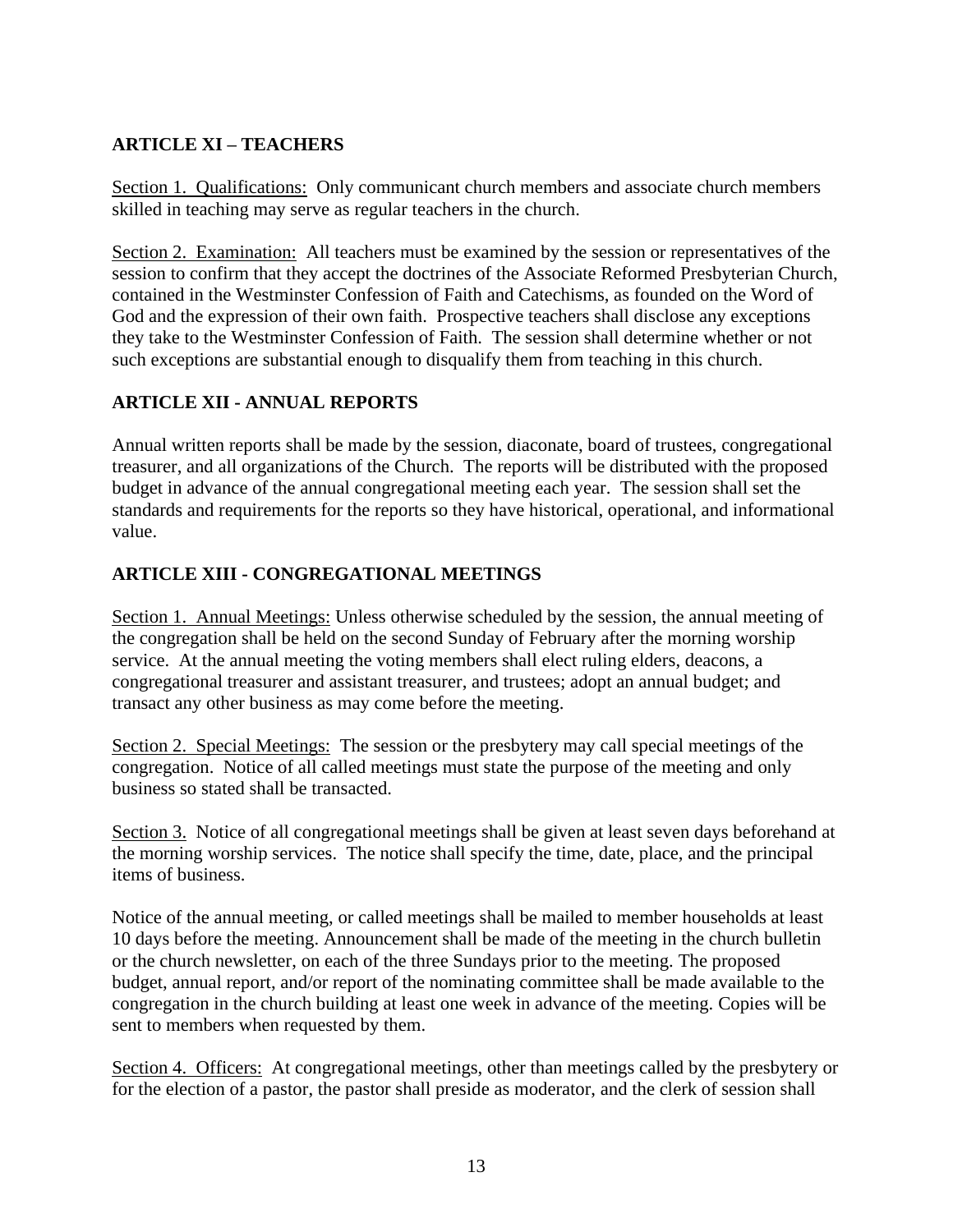serve as secretary (FOG III.G.2.h.). If the presbytery calls a congregational meeting, it shall appoint one of its own members to preside (FOG III.G.2.i). Otherwise, if the church is without a pastor or the pastor is unable to serve, the session shall appoint one of their members to call the meeting to order and to preside over the meeting. If the clerk of session is not available to serve as secretary at a congregational meeting, the session shall appoint one of its members to serve in that position.

Section 5. Quorum and Voting: One-fourth of the active communicant members entitled to vote, as determined by the Session, shall constitute a quorum. All communicant members in attendance, who are not under church censure, are entitled to vote within the limits set by these bylaws. The election of elders and deacons shall be by secret ballot.

Section 6. Rules of Procedure: Unless otherwise provided, the current edition of *Robert's Rules of Order, Newly Revised*, shall guide the proceedings of the meeting.

Section 7. Order of Business: All congregational meetings shall be opened and closed with prayer. Per the FOG, the usual order of business at the annual congregational meeting shall be as follows:

- (1) The meeting shall be called to order by the presiding officer and prayer shall be offered.
- (2) The minutes of the previous meeting shall be read for information if there is any unfinished business recorded in the minutes.
- (3) Action shall be taken upon any unfinished business disclosed by the minutes.
- (4) Committees shall report as necessary and said reports may be acted upon.
- (5) Other business shall be considered as indicated by the notice of the meeting. For example,
	- •The nominating committee shall report on nominations and elections be held.
	- The church budget shall be presented for adoption by the congregation
- (6) The minutes of the current meeting shall be read and adopted.
- (7) After a motion the meeting shall adjourn.

# **ARTICLE XIV - AMENDMENT**

Section 1. The session shall review these bylaws at least biennially to determine the wisdom or necessity of amendments and proposed amendments as deemed advisable.

Section 2. These bylaws, with the exception of provisions required by the laws of the State of Maryland and the FOG, may be amended. Church members may recommend amendments to the session. Because Presbyterian church government is rule by elders, the session shall propose bylaw amendments to the congregation. Two-thirds of active elders must approve the proposed amendments before their presentation to the congregation.

A majority vote of those present at a congregational meeting, notice of which shall be mailed to member families at least 10 days in advance, is required for adoption of proposed amendments.